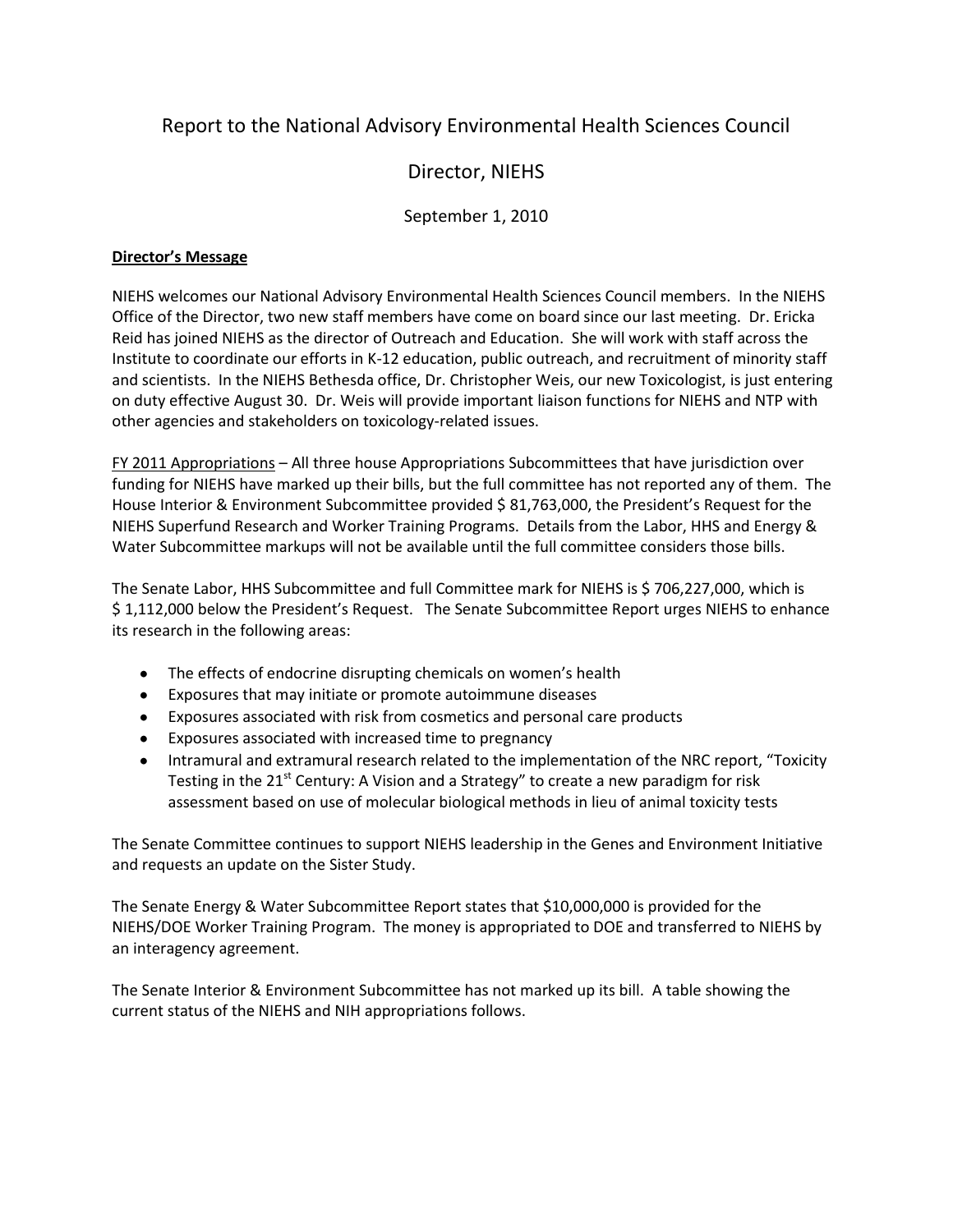#### **National Institute of Environmental Health Sciences 18 August 2010**

#### **FY 2009 - FY 2011**

|                                 | <b>FY 2009</b> |                         | FY 2009-2010    |                  | <b>FY 2010</b>       |                         | <b>FY 2011</b>             |                         | <b>FY 2011</b>    |                  | <b>FY 2011</b>     |                  |
|---------------------------------|----------------|-------------------------|-----------------|------------------|----------------------|-------------------------|----------------------------|-------------------------|-------------------|------------------|--------------------|------------------|
|                                 |                | <b>Omnibus</b>          | <b>Stimulus</b> |                  | <b>Appropriation</b> |                         | <b>President's Request</b> |                         | <b>House Mark</b> |                  | <b>Senate Mark</b> |                  |
| NIEHS <sup>1</sup>              | \$             | 662,820,000             | \$              | 168,057,000      | \$                   | 689,781,000             | \$                         | 707,339,000             |                   |                  | \$                 | 706,227,000      |
| NIH <sup>1</sup>                |                | \$30,317,024,000        |                 | \$10,380,703,000 |                      | \$31,008,788,000        |                            | \$32,007,237,000        |                   | \$32,007,237,000 |                    | \$32,007,237,000 |
| Common Fund <sup>1</sup>        | \$             | 541,133,000             | \$              | 136,837,000      | \$                   | 544,109,000             | \$                         | 561,629,000             |                   |                  | \$                 | 561,629,000      |
| Superfund <sup>2</sup>          | \$             | 78,074,000 <sup>3</sup> | \$              | 19,297,000       | \$                   | 79,212,000 <sup>4</sup> | \$                         | 81,763,000 <sup>5</sup> | \$                | 81,763,000       |                    |                  |
| NIEHS/DOE Training <sup>6</sup> | \$             | 10,000,000              |                 |                  | \$                   | 10,000,000              |                            |                         |                   |                  | \$                 | 10,000,000       |

**1** Funding authorized by the Public Health Service Act and falls under the jurisdiction of the Labor, HHS, ED and related Agencies Appropriations Subcommittees.

**2** Funding authorized by the Superfund Amendments and Reauthorization Act of 1986 and falls under the jurisdiction of the Interior, Environment and Related Agencies Appropriations Subcommittees.

<sup>3</sup>The FY 2009 Omnibus designated \$49,629,000 for NIEHS Superfund research and \$28,445,000 for NIEHS Superfund Worker Training.

<sup>4</sup>The FY 2010 President's Request included \$50,352,000 for NIEHS Superfund Research and \$28,860,000 for NIEHS Superfund Worker Training. The Conference Report made no change in these amounts.

<sup>5</sup>The FY 2011 President's Request includes \$51,974,000 for the NIEHS Superfund Research Program and \$29,789,000 for NIEHS Superfund Worker Training.

**<sup>6</sup>**The Department of Energy (DOE) is required by Congressional mandate to provide training to people who cleanup DOE sites. Rather than establish its own program, DOE transfers the funding to NIEHS to manage the DOE Worker Training Program. The Energy and Water Appropriations Subcommittees have jurisdiction. Funding for this program is not a separate line in the President's Request for DOE; it is designated in the House and Senate Reports.

Prepared by Mary Gant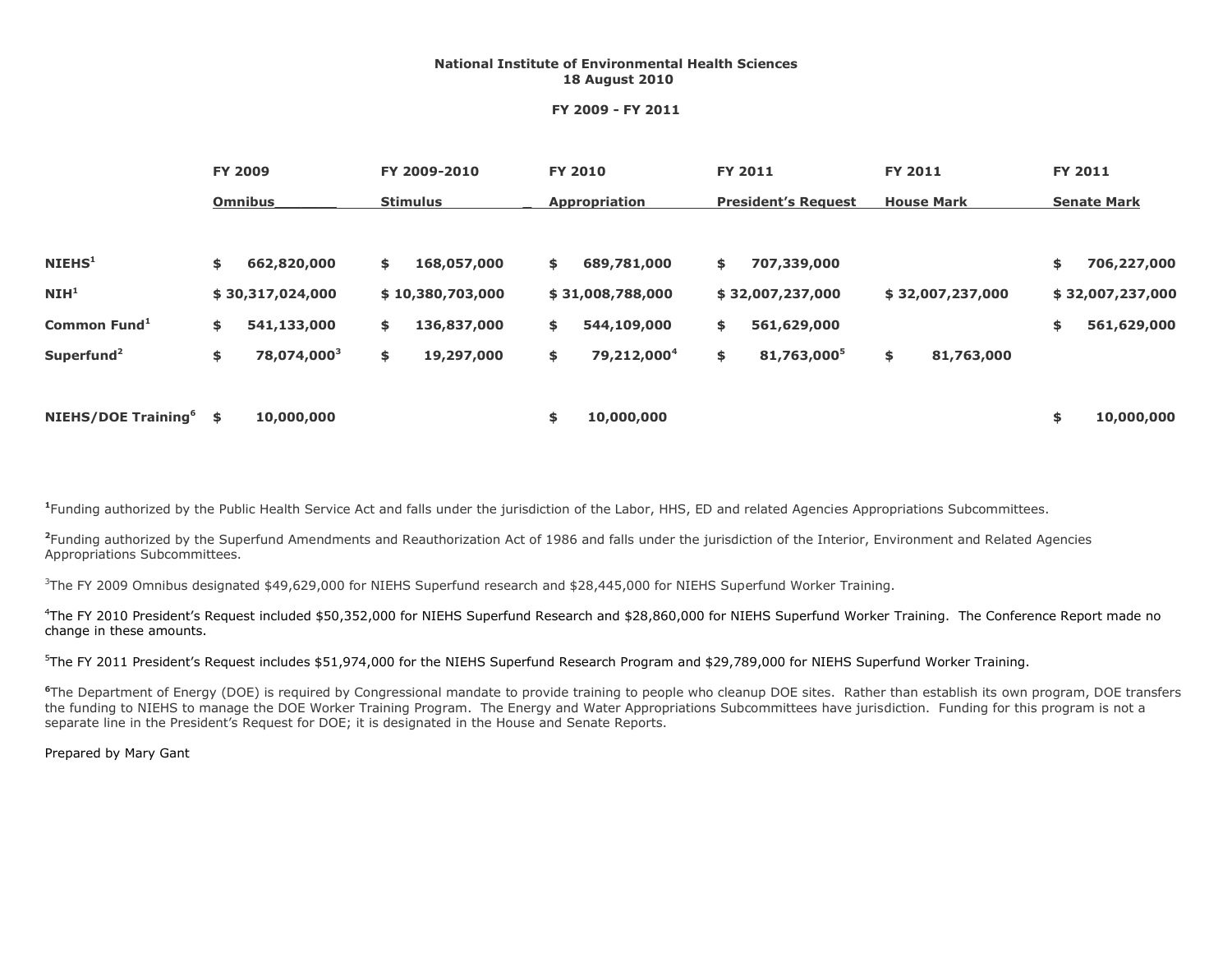Breast Cancer and Environment – NIEHS is moving ahead with the implementation of Public Law 110- 354. As outlined in the law, a new advisory committee has been formed to develop and coordinate a strategic federal research agenda on environmental and genetic factors related to breast cancer. The 19 member Interagency Breast Cancer and Environmental Research Coordinating Committee (IBCERCC) was established by the NIEHS, in collaboration with the National Cancer Institute, to review all breast cancer research efforts conducted or supported by federal agencies. The group's initial meeting is scheduled for September 30-October 1, 2010.

The committee will develop recommendations for the secretary of the Department of Health and Human Services (HHS), NIH, and other federal agencies, to improve existing research programs related to breast cancer research. Additionally, the IBCERCC will create a comprehensive plan to expand opportunities for collaborative, multi-disciplinary research, and develop a summary of advances in federal breast cancer research. For more information, see the recent NIEHS press release at <http://www.niehs.nih.gov/news/releases/2010/breastcancer.cfm> .

Deepwater Horizon Oil Spill – NIEHS continues to be a part of the overall Federal response effort to the oil spill disaster in the Gulf of Mexico. The protection of human life is our number one priority. We must be sure those doing the work to repair the damage are kept safe. To date, approximately 100,000 people on the Gulf Coast have been trained by BP or its contractor using NIEHS/Worker Training Program (WTP) training materials. NIEHS has distributed more than 8,000 "Safety and Health Awareness for Oil Spill Cleanup Workers" guides to frontline responders, instructors, and safety officials.

At the request of HHS, the Institute of Medicine convened a workshop on the health impact of the Gulf oil spill (GOS) for Federal and state agencies and academic institutions, June 22-23 in New Orleans. Numerous NIEHS scientists participated, from the Office of the Director, WTP, Superfund Research Program, National Toxicology Program, and the Epidemiology Branch. The workshop focused on identifying populations most at risk, assembling current knowledge about health effects to exposure to oil, and discussing means of monitoring health effects.

NIEHS grantees at the Deep South Center for Environmental Justice at Dillard University in New Orleans were host to Sec. HHS Kathleen Sebelius on July 10 for a community roundtable. New Orleans Mayor Mitch Landrieu and U.S. Rep. Joseph Cao (R-LA) attended with worker training graduates, Vietnamese community fishers, and other community members. WTP Director Chip Hughes and his staff worked with the NIEHS communications office to coordinate the visit.

On June 15, Dr. Francis Collins announced an initial investment of \$10 million to support NIEHS research on potential health effects of the GOS. This funding is being used to support toxicology studies as well as follow-up of exposed people. NIEHS is gearing up to launch a health study of oil spill clean-up workers and volunteers in late fall. The Gulf Long-Term Follow-up Study (GuLF) is being designed by the NIEHS Epidemiology Branch under the leadership of Dr. Dale Sandler. Gulf cleanup workers and volunteers will be asked to participate, and their health histories and tissue and environmental samples will be collected. Researchers would like to monitor respiratory, immune, and neurobehavioral effects. Planning is still underway; the study scientists are reaching out for input through a series of webinars to outside scientists and other stakeholders. Dr. Collins has appointed Dr. Teri Manolio to provide overall coordination of NIH GOS activities with the other HHS and Federal agencies, and our scientists are working closely with her and with the other Federal partners on our GOS efforts.

NIEHS, through the National Toxicology Program (NTP), has completed important steps in identifying knowledge gaps relating to GOS exposures of concern. The NTP has reached out to key agency partners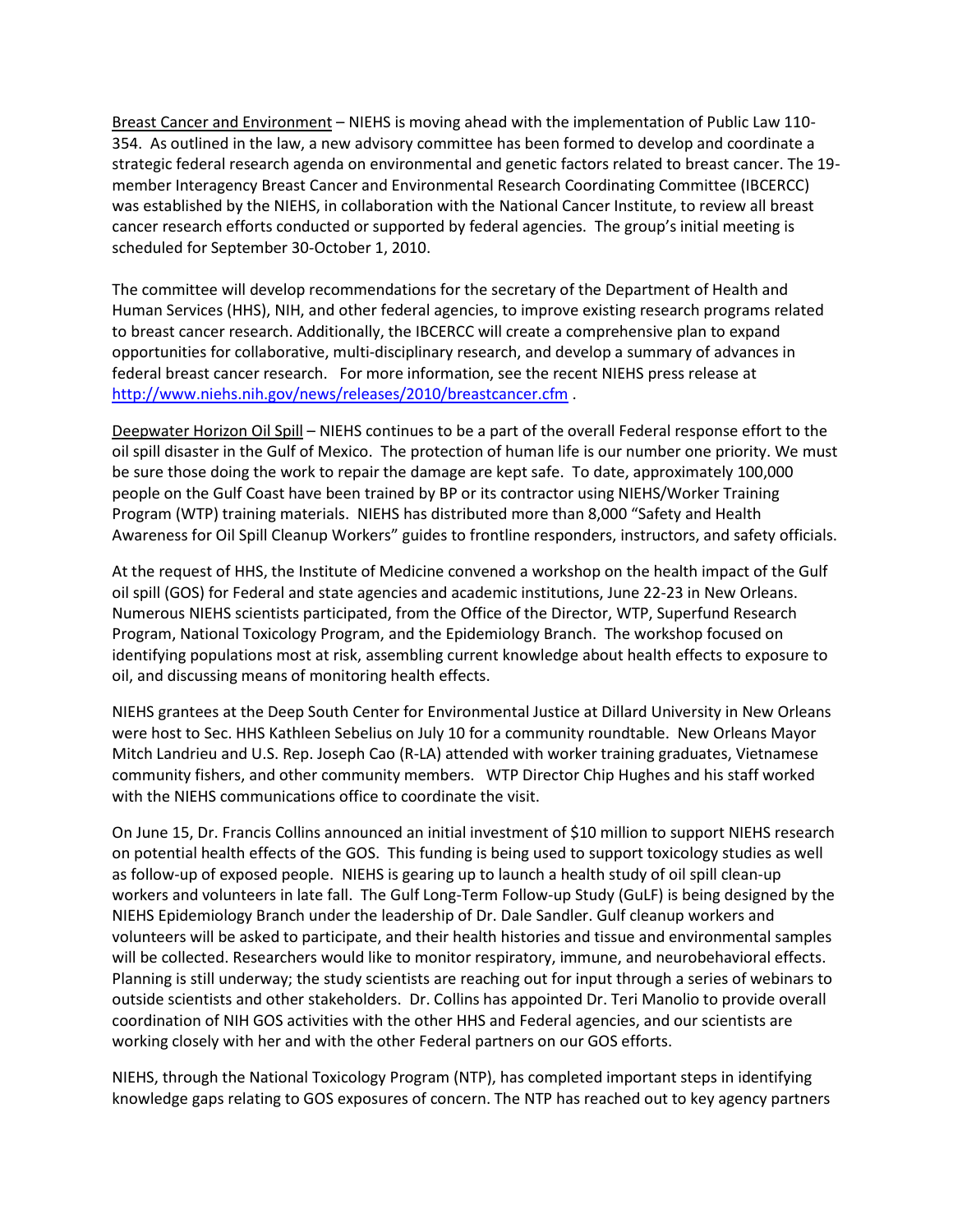to begin compiling common toxicology research needs. Initial research efforts are focused on chemical characterization of oil and dispersant samples provided by BP and Unified Area Command. The NTP has also offered to provide analytical chemistry support for NIOSH's planned short-term dermal and inhalation toxicology studies. By September 30, 2010, NIEHS will obligate funds to carry out comprehensive chemical analysis and characterization of GOS samples acquired to date. The output from these various chemistry analyses will guide the development and conduct of additional toxicological studies to identify important biological and tissue targets for GOS exposures of concern.

The NIEHS Division of Extramural Research and Training is developing a funding opportunity annoucement for a consortium focusing on GOS health issues. We are currently soliciting interest from other IC's to partner with us on this effort.

Several congressional committees have held a series of hearings on the Gulf oil spill. In June, NIEHS was invited to testify before the Senate Health, Education, Labor, and Pensions (HELP) Committee and the House Energy and Commerce Subcommittee on Health on HHS action to address the health effects associated with the oil spill. Dr. Aubrey Miller, Senior Medical Advisor from our NIEHS Bethesda office, testified on NIEHS worker training activities in the Gulf region and on the state of the science regarding health effects and NIEHS leadership in various interagency activities. Questions from the members reflected their concerns about exposures to the workers, safety of seafood, the VOCs released by the oil, the use of dispersants, whether BP had provided any funding for agency activities, communication with the public about possible risks from exposure to oil and/or dispersants, coordination among various agencies, plans to deal with storms and hurricanes, and possibility of DNA damage from exposure. In addition, there were questions about BP's cooperation with the various agencies, its willingness to respond swiftly and thoroughly to claims and concerns, and the availability of long-term resources for people who suffer chronic health problems.

Autism – In early August, the Senate Environment & Public Works Subcommittee on Children's Health held a hearing on the role of environmental exposures in the development of autism and other neurodevelopmental disorders. Linda Birnbaum, Paul Anastas (EPA Assistant Administrator for Research & Development), Isaac Pessah (NIEHS grantee at UC Davis), Bruce Lanphear (NIEHS grantee at University of Cincinnati), and Mary Moen (parent of an autistic child) testified. Dr. Birnbaum and Dr. Anastas described in detail the research supported by their agencies. Dr. Pessah presented a scholarly description of the status of research on autism and talked about the need for additional research. Dr. Lanphear focused on other neurodevelopmental disorders. Ms. Moen made a compelling statement about the difficulty of getting a correct diagnosis and appropriate services for her son.

The members asked about mercury levels in children with and without autism; environmental exposures and autoimmune disease; autism incidence; funding for autism research; need for industry to provide more information about chemical products; the high rate of autism in the Somali community in Minnesota; other neurological conditions in which environmental factors play a role; impediments to getting services and treatments for ASD children; the UC Davis CHARGE study and its findings related to the immune system; the MARBLES study of pregnant women with an ASD child; higher rates of autism in boys; and areas of needed research.

Leadership Recruitments – NIEHS has moved forward with the recruitments for our leadership team. In July and August, the top candidates for the positions of Deputy Director and Director of the Division of Extramural Research and Training identified by the Search Committee underwent interviews at NIEHS and gave seminars. For both the Deputy Director and DERT Director positions, a selection has been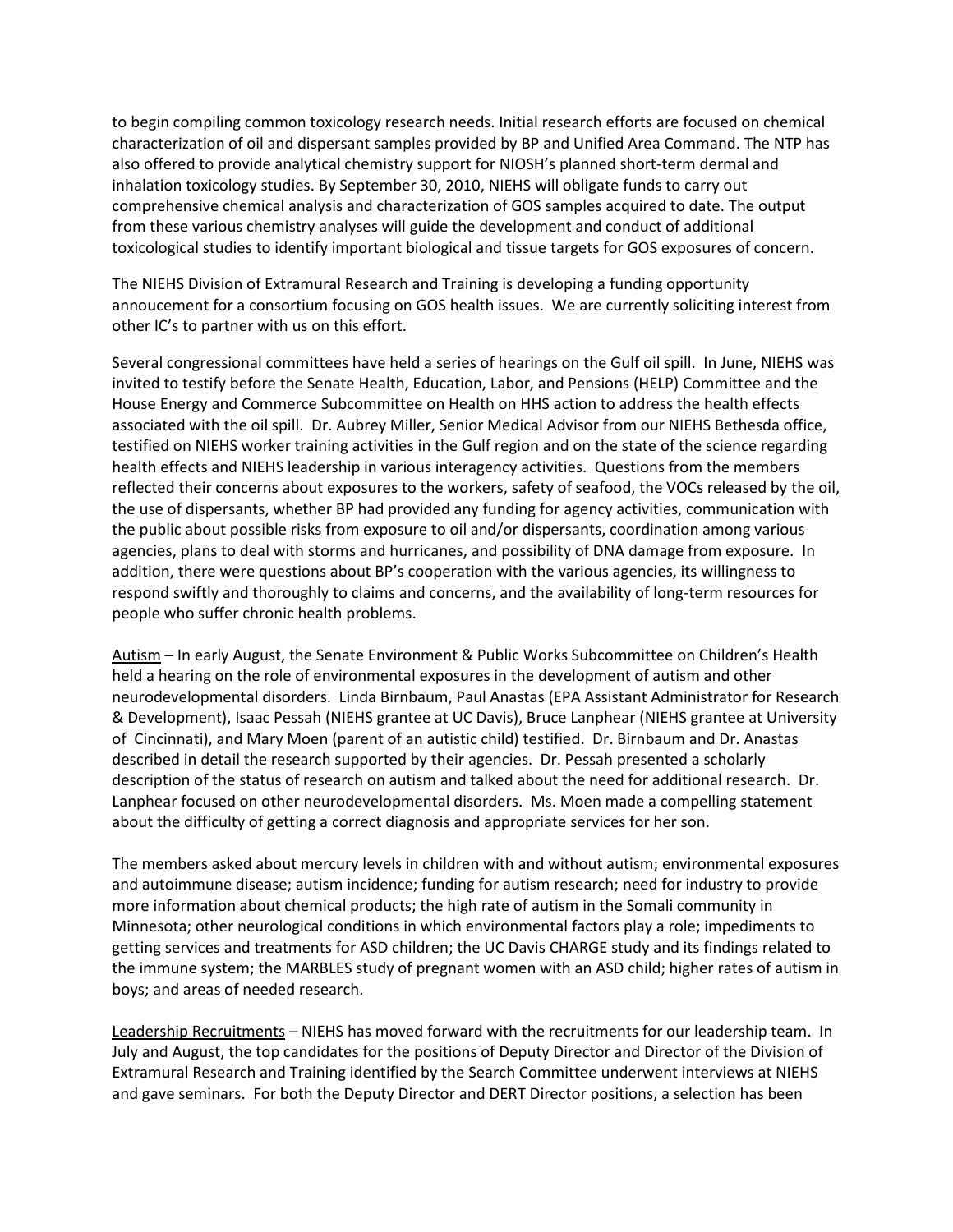made, and the Office of Human Resources is moving the process through the next steps. The final appointment approval for both positions must be obtained from the Director, NIH, before they can be officially announced, but we hope to have them in place by sometime this fall.

For the Scientific Director, a selection was made but the candidate subsequently withdrew his name from consideration. Another candidate was interviewed by the Search Committee on August 25. In the meantime, Dr. John Pritchard, who has been the Acting Scientific Director for the past 18 months, will be returning to his well-earned retirement with the heartfelt gratitude of the entire Institute. Effective September 20, the duties of the Acting SD will be undertaken by Dr. David Miller, head of the Intracellular Regulation Group and Chief of the Laboratory of Toxicology and Pharmacology in the Division of Intramural Research.

#### **Recent Science Advances** (NIEHS authors in **bold**)

Marcheva B, Ramsey KM, Buhr ED, Kobayashi Y, Su H, Ko CH, Ivanova G, Omura C, Mo S, Vitaterna MH, Lopez JP, Philipson LH, Bradfield CA, Crosby SD, JeBailey L, Wang X, Takahashi JS, Bass J. Disruption of the clock components CLOCK and BMAL1 leads to hypoinsulinaemia and diabetes. Nature. 2010 Jul 29;466(7306):627-31. [HTML](http://www.nature.com/nature/journal/v466/n7306/full/nature09253.html) [PDF](http://www.nature.com/nature/journal/v466/n7306/pdf/nature09253.pdf)

McConnell R, Islam T, Shankardass K, Jerrett M, Lurmann F, Gilliland F, Gauderman J, Avol E, Küünzli N, Yao L, Peters J, Berhane K. Childhood incident asthma and traffic-related air pollution at home and school. Environ Health Perspect. 2010 Jul;118(7):1021-6. [HTML](http://www.ncbi.nlm.nih.gov/pmc/articles/PMC2920902/?tool=pubmed) [PDF](http://www.ncbi.nlm.nih.gov/pmc/articles/PMC2920902/pdf/ehp-118-1021.pdf)

**Smoak KA**, **Aloor JJ**, **Madenspacher J**, **Merrick BA**, **Collins JB**, Zhu X, Cavigiolio G, Oda MN, Parks JS, **Fessler MB**. Myeloid differentiation primary response protein 88 couples reverse cholesterol transport to inflammation. Cell Metab. 2010 Jun 9;11(6):493-502. [HTML](http://www.sciencedirect.com/science?_ob=ArticleURL&_udi=B7MFH-50873RD-8&_user=4333534&_coverDate=06%2F09%2F2010&_rdoc=1&_fmt=high&_orig=search&_sort=d&_docanchor=&view=c&_acct=C000000150&_version=1&_urlVersion=0&_userid=4333534&md5=33547fb88c86a3be7292552fd39257f2) [PDF](http://www.sciencedirect.com/science?_ob=MImg&_imagekey=B7MFH-50873RD-8-V&_cdi=23259&_user=4333534&_pii=S1550413110001178&_orig=search&_coverDate=06%2F09%2F2010&_sk=999889993&view=c&wchp=dGLbVtb-zSkWb&md5=38524d82317e34b12920668f58b5475e&ie=/sdarticle.pdf)

Harley KG, Marks AR, Chevrier J, Bradman A, Sjödin A, Eskenazi B. PBDE concentrations in women's serum and fecundability. Environ Health Perspect. 2010 May;118(5):699-704[. HTML](http://www.ncbi.nlm.nih.gov/pmc/articles/PMC2866688/?tool=pubmed) [PDF](http://www.ncbi.nlm.nih.gov/pmc/articles/PMC2866688/pdf/ehp-118-699.pdf)

Huh D, Matthews BD, Mammoto A, Montoya-Zavala M, Hsin HY, Ingber DE. Reconstituting organ-level lung functions on a chip. Science. 2010 Jun 25;328(5986):1662-8. **HTML** [PDF](http://www.sciencemag.org/cgi/reprint/328/5986/1662.pdf)

Zanobetti A, Redline S, Schwartz J, Rosen D, Patel S, O'Connor GT, Lebowitz M, Coull BA, Gold DR. Associations of PM10 with Sleep and Sleep-disordered Breathing in Adults from Seven U.S. Urban Areas. Am J Respir Crit Care Med. 2010 Jun 10. [Epub ahead of print] [PDF](http://ajrccm.atsjournals.org/cgi/reprint/200912-1797OCv2.pdf)

Hollingsworth JW, **Free ME**, Li Z, **Andrews LN**, **Nakano H**, **Cook DN**. Ozone activates pulmonary dendritic cells and promotes allergic sensitization through a Toll-like receptor 4-dependent mechanism. J Allergy Clin Immunol. 2010 May;125(5):1167-70. [HTML](http://www.sciencedirect.com/science?_ob=ArticleURL&_udi=B6WH4-4YVP10K-5&_user=4333534&_coverDate=05%2F31%2F2010&_rdoc=1&_fmt=high&_orig=search&_sort=d&_docanchor=&view=c&_acct=C000000150&_version=1&_urlVersion=0&_userid=4333534&md5=512ab703ec644e39e94d1d360c61efcb) [PDF](http://www.sciencedirect.com/science?_ob=MImg&_imagekey=B7MFH-50873RD-8-V&_cdi=23259&_user=4333534&_pii=S1550413110001178&_orig=search&_coverDate=06%2F09%2F2010&_sk=999889993&view=c&wchp=dGLbVtb-zSkWb&md5=38524d82317e34b12920668f58b5475e&ie=/sdarticle.pdf)

Mutlu GM, Budinger GR, Green AA, Urich D, Soberanes S, Chiarella SE, Alheid GF, McCrimmon DR, Szleifer I, Hersam MC. Biocompatible nanoscale dispersion of single-walled carbon nanotubes minimizes *in vivo* pulmonary toxicity. Nano Lett. 2010 May 12;10(5):1664-70. **HTML [PDF](http://pubs.acs.org/doi/pdf/10.1021/nl9042483)** 

**Cho HY**, **Gladwell W**, **Wang X**, **Chorley B**, **Bell D**, Reddy SP, **Kleeberger SR**. Nrf2-regulated PPAR{gamma} expression is critical to protection against acute lung injury in mice. Am J Respir Crit Care Med. 2010 Jul 15;182(2):170-82[. HTML](http://ajrccm.atsjournals.org/cgi/content/full/182/2/170) [PDF](http://ajrccm.atsjournals.org/cgi/reprint/182/2/170.pdf)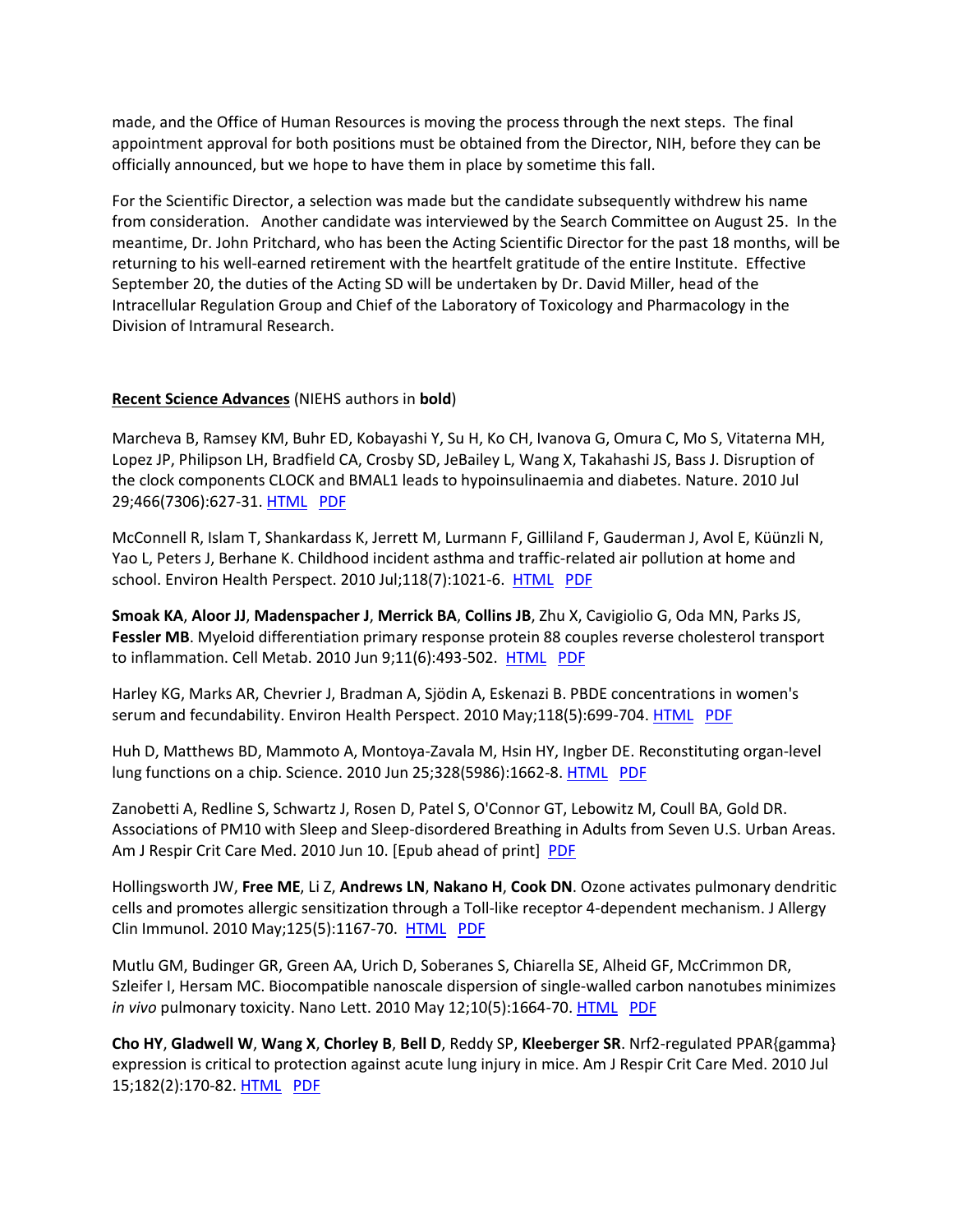**Blystone CR**, **Kissling GE**, **Bishop JB**, **Chapin RE**, **Wolfe GW**, **Foster PM**. Determination of the di-(2 ethylhexyl) phthalate NOAEL for reproductive development in the rat: importance of the retention of extra animals to adulthood. Toxicol Sci. 2010 Aug;116(2):640-6. Epub 2010 May 19. [<http://www.ncbi.nlm.nih.gov/pubmed/20484383>](http://www.ncbi.nlm.nih.gov/pubmed/20484383)

**Boyd WA**, McBride SJ, **Rice JR**, **Snyder DW**, **Freedman JH**. A high-throughput method for assessing chemical toxicity using a Caenorhabditis elegans reproduction assay. Toxicology and Applied Pharmacology 2010 Jun;245:153-159. [doi:10.1016/j.taap.2010.02.014](http://dx.doi.org/10.1016/j.taap.2010.02.014) 

Kirby A, Kang HM, Wade CM, Cotsapas C, Kostem E, Han B, Furlotte N, Kang EY, Rivas M, Bogue MA, Frazer KA, **Johnson FM**, Beilharz EJ, Cox DR, Eskin E, Daly MJ. 2010. Fine mapping in 94 inbred mouse strains using a high-density haplotype resource. Genetics 2010 Jul;185(3):1081-1095. [HTML](http://www.genetics.org/cgi/content/full/185/3/1081)

#### **Institute Highlights and Milestones**

- Superfund Research Program presented a draft Strategic Plan, published in Federal Register on July 1, based on a series of meetings inviting input. Further comments in response to the draft were accepted throughout July.
- NIEHS sponsored a Community Forum on "Healthy Homes and You," held at Harlem Stage Gatehouse, NYC, April 13, co-hosted by Columbia University and WE ACT for Environmental Justice. The next Community Forum, "Social Determinants of Health," is to be held in Louisville, KY on October 20.
- In July, NIEHS, EPA, and NTP welcomed FDA to the Tox21 collaboration.
- NIEHS and other institutes and centers within NIH have released a new funding opportunity for research on exposures and diseases related to climate change. First application receipt date is Sept. 28. PAR-10-235
- Scientific Advisory Committee on Alternative Toxicological Methods met June 17-18, on wide ranging topics including validation issues and international acceptances of alternative methods.
- NIEHS recipients of NIH Director's Awards were Mgt. Analyst Kent Stone; Admin. Officer Connie Riley; Karen Adelman, Ph.D., Lab. Of Molecular Carcinogenesis; and Senior Advisor Christopher Portier, Ph.D.
- We also congratulate Dr. Portier on being named the next Director of the CDC's National Center for Environmental Health/Agency for Toxic Substances and Disease Registry! His appointment was effective August 1.
- NIEHS young scientists receive 21 NIH Fellows Awards for Research Excellence (FARE), out of 260 awards announced by NIH on July 1. Awards are based on abstracts of research reviewed and ranked by panels of senior scientists.
- Division of Extramural Research and Training celebrated receipt of its 20,000<sup>th</sup> grant application on July 22.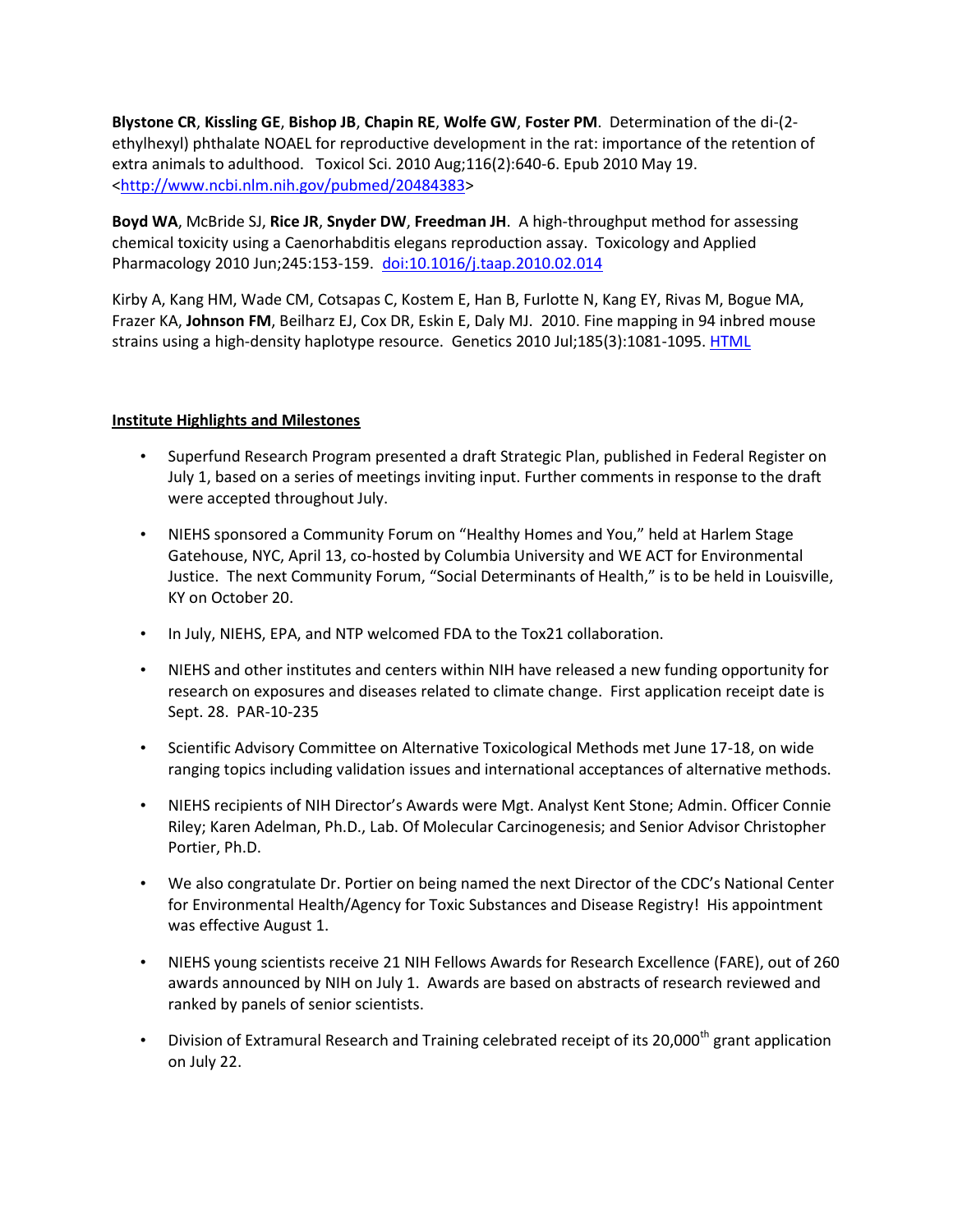#### **NIH/Building 1 Information and Updates**

#### **NIH Governance**

#### Leadership Appointments at NIH

*Principal Deputy Director:* On August 19, NIH Director Francis Collins announced the appointment of **Lawrence A. Tabak, D.D.S., Ph.D.**, as Principal Deputy Director of NIH. Dr. Tabak has served as the Director of the National Institute of Dental and Craniofacial Research since 2000. He also served previously as acting NIH Deputy Director in 2009 and most recently as acting director of the Division of Program Coordination, Planning, and Strategic Initiatives.

*Director of DPCPSI:* On August 9, Dr. Collins announced the appointment of **James M. Anderson, M.D., Ph.D.**, as the Director of the NIH Division of Program Coordination, Planning, and Strategic Initiatives. Dr. Anderson is currently Professor and Chair of the Department of Cell and Molecular Physiology in the School of Medicine at the University of North Carolina at Chapel Hill, a position he has held since 2002. The mission of DPCPSI includes identifying emerging scientific opportunities, rising public health challenges, and scientific knowledge gaps that merit further research. The Division plans and implements trans-NIH initiatives supported by the Common Fund and coordinates research related to AIDS, behavioral and social sciences, women's health, and disease prevention.

#### Understanding the Origins of Health Disparities

The NIH has launched a multidisciplinary program called, the Network on Inequality, Complexity, and Health (NICH). The NICH will be the first network to apply systems science approaches to health inequities. Overall, the network's goal is to identify important areas where interventions or policy changes could have the greatest impact in eliminating health disparities.

## **Office of Extramural Research (OER)**

#### Apply For an NIH Director's Award

NIH welcomes proposals for 2011 NIH Director's Transformative Research Projects, Pioneer, and New Innovator Awards. These programs are part of the NIH Common Fund and support exceptionally creative scientists who take highly innovative, potentially high-impact approaches to major challenges in biomedical or behavioral research. The deadline for applications is October 27, 2010 with Letters of Intent due by September 27, 2010. See the instructions in the RFA (RFA-RM-10-010).

<http://grants.nih.gov/grants/guide/rfa-files/RFA-RM-10-010.html>Additional information, including Frequently Asked Questions about the Transformative Research Projects Program is available at : <http://commonfund.nih.gov/T-R01/>

## ARRA Quarterly Reporting Begins Again July 1

If you received an ARRA award on or before June 30, 2010 (whether or not you have spent any money), you will need to file a quarterly report to FederalReporting.gov. The site will open for submissions on July 1, and recipients will have until July 10 to upload their reports for the April to June quarter. If you need assistance with ARRA reporting NIH has developed a Web site dedicated to ARRA Recipient Reporting. Please visit [http://grants.nih.gov/recovery/recipient\\_reporting.html](http://grants.nih.gov/recovery/recipient_reporting.html)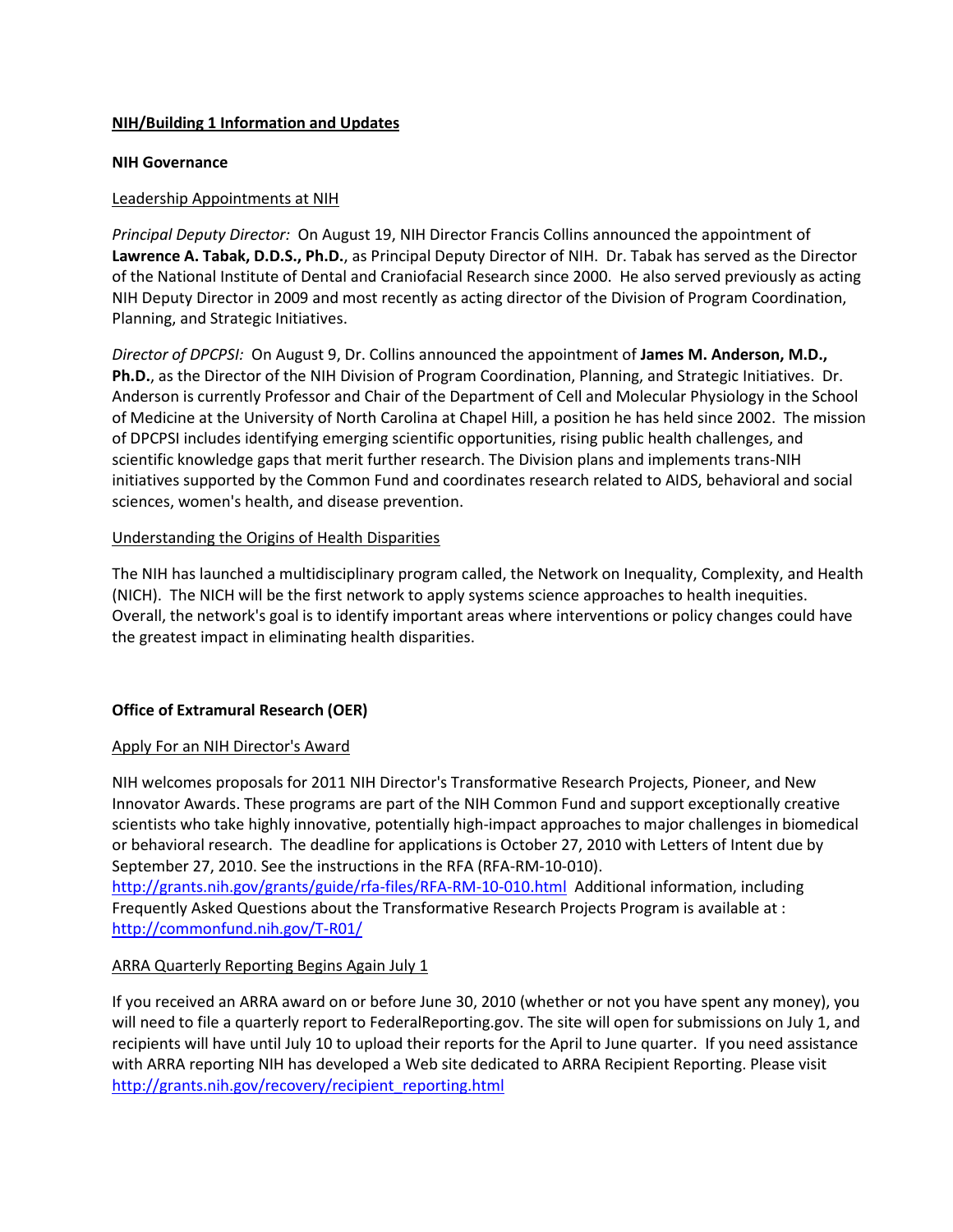#### eSNAP (Electronic Streamlined Non-competing Award Process)

Beginning August 1, 2010, NIH will require the use of the eRA Commons eSNAP feature for the submission of all streamlined, non-competing progress reports (NOT-OD-10-093). For these progress reports due on or after August 1, paper progress reports will not be accepted. With the mandating of eSNAP comes two important process changes:

1. SNAP progress reports will be due 45 days prior to the next budget start date (instead of 60 days), and

2. IRB and IACUC approval dates will not be required as part of each progress report submission (but must be submitted upon request).

Grantees should refer to the Notice of Award to determine whether the new requirement applies to a particular award. The eSNAP User Guide can be found at the following url. [http://era.nih.gov/docs/eSNAP\\_UG\\_v2.25.0.0\\_041210.pdf](http://era.nih.gov/docs/eSNAP_UG_v2.25.0.0_041210.pdf)

### xTrain

As of January 1, 2011, NIH will require the electronic submission of appointment forms and termination notices for research training, fellowship, education and career development awards. After January 1, paper appointment forms and termination notices will not be accepted, and users must submit these documents via the xTrain feature in eRA Commons. To familiarize yourself with xTrain before January visit: [http://era.nih.gov/services\\_for\\_applicants/other/xTrain.cfm](http://era.nih.gov/services_for_applicants/other/xTrain.cfm)

#### Use My Bibliography and eSNAP to Track Public Access Compliance

The newly enhanced My Bibliography section of My NCBI (within the National Library of Medicine computer system) allows users to create and save a bibliography of papers, books, presentations, and patents. Using My Bibliography benefits eRA Commons users because these citations will also appear in your eRA Commons Profile and can be uploaded to your eSNAP. Starting at the end of January, "My Bibliography" will also help you track your compliance with the NIH Public Access Policy by listing the Public Access Compliance status for every item in your bibliography.

For more information on how to create bibliographies, add PubMed and Non-PubMed citations, and manage your bibliography, visit the NLM Technical Bulletin. [http://www.nlm.nih.gov/pubs/techbull/so09/so09\\_my\\_ncbi\\_my\\_bib.html](http://www.nlm.nih.gov/pubs/techbull/so09/so09_my_ncbi_my_bib.html)

#### **Other Items of Interest**

#### Sixth Annual NIH Director's Pioneer Award Symposium

The NIH Director's Pioneer Award program is a part of the NIH Common Fund that supports exceptionally creative scientists who take highly innovative--and often risky or unconventional--approaches to major challenges in biomedical or behavioral research. The symposium will be held September 30 and October 1 in Bethesda, MD. http://commonfund.nih.gov/pioneer/Symposium2010/

#### NIH Offers New and Faster Ways to Track Funding Opportunities

Applicants and applicant institutions can now track grant opportunities through the social networking site Twitter and an XML feed that updates nightly to reflect the latest information on active funding opportunities. Twitter allows NIH to post links to Funding Opportunity Announcements in a format no